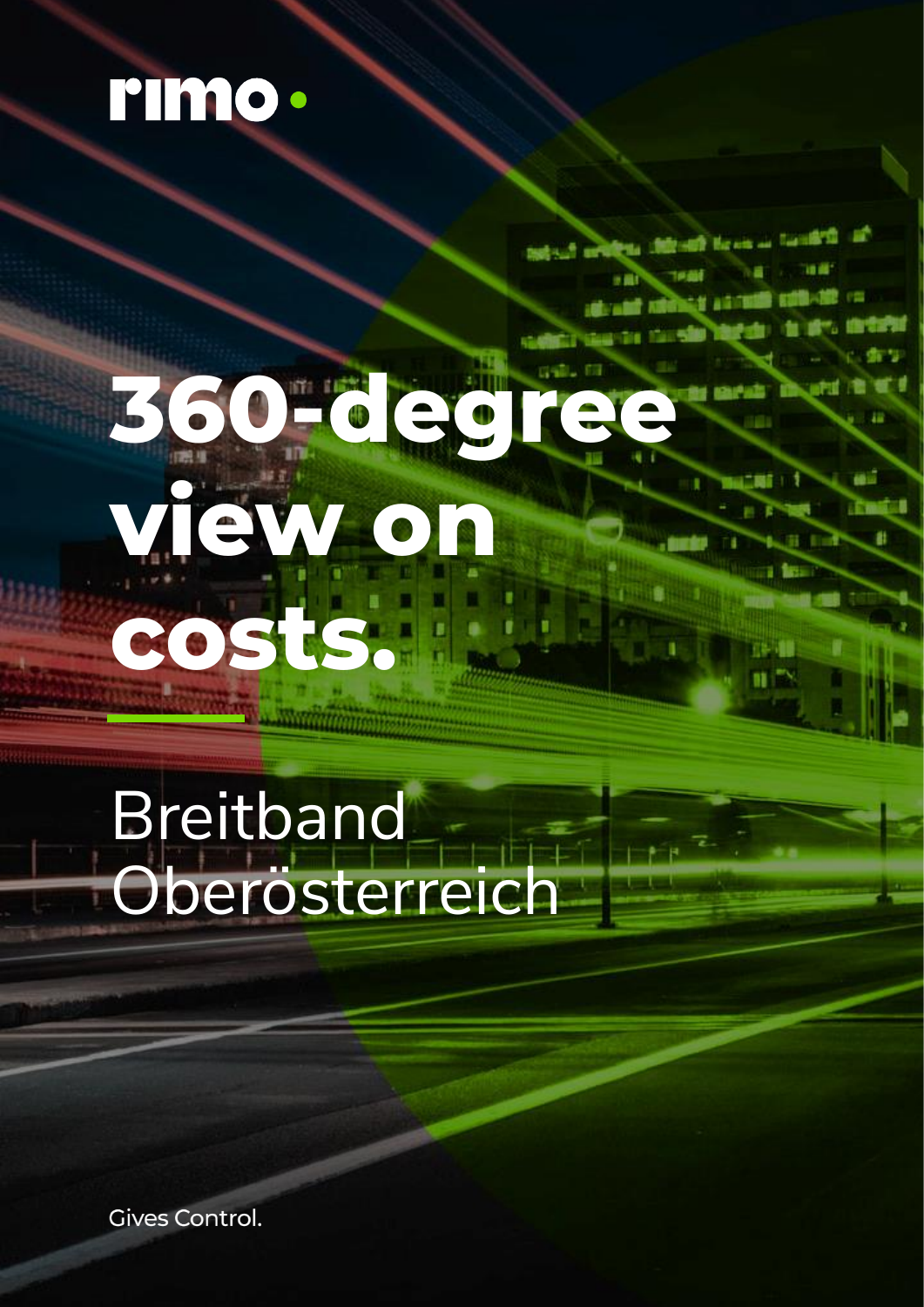Makes sense: The use of the *Cableplus* Add-on **View360** enables Breitband Oberösterreich to make a more accurate rough cost estimate for FTTH expansion projects.

#### **PARTNER**

BBOÖ Breitband Oberösterreich GmbH is a merger of Fiber Service OÖ with the FTTH division of Energie AG Oberösterreich Telekom GmbH. We have thus bundled our power and can now accelerate fiber optic expansion with concentrated competence and supply Upper Austria with ultra-fast Internet. To make this possible, we provide both the passive and the active infrastructure - in other words, everything from empty conduits and fiber optic cables to network and line connections and transmission technology.

#### **CHALLENGES**

The unsatisfactory process before was as follows:

A highly qualified employee drove into the area with a paper plan and noted on it the possible route types and paths.

This information then either did not find its way into the Rimo system at all or only after considerable delay and, moreover, was not continuous, consistent and thus usable.



*"We really love the implementation in Rimo and the possibilities, and our tech Rimo geeks put on a big grin when we went through the first videos."*

**Martin Altmaninger, IKT-Consultant**

### **SOLUTION & BENEFITS**

Due to the View360 Add-On, a single car driver with a short HowTo briefing of the corner points can now cover several areas in one day. This increases efficiency by a factor of about 5.

Breitband Oberösterreich thus benefits from reduced resource requirements and better documentation of routes in Rimo for rough costing. This enables more accurate cost estimates and brings with it associated benefits.